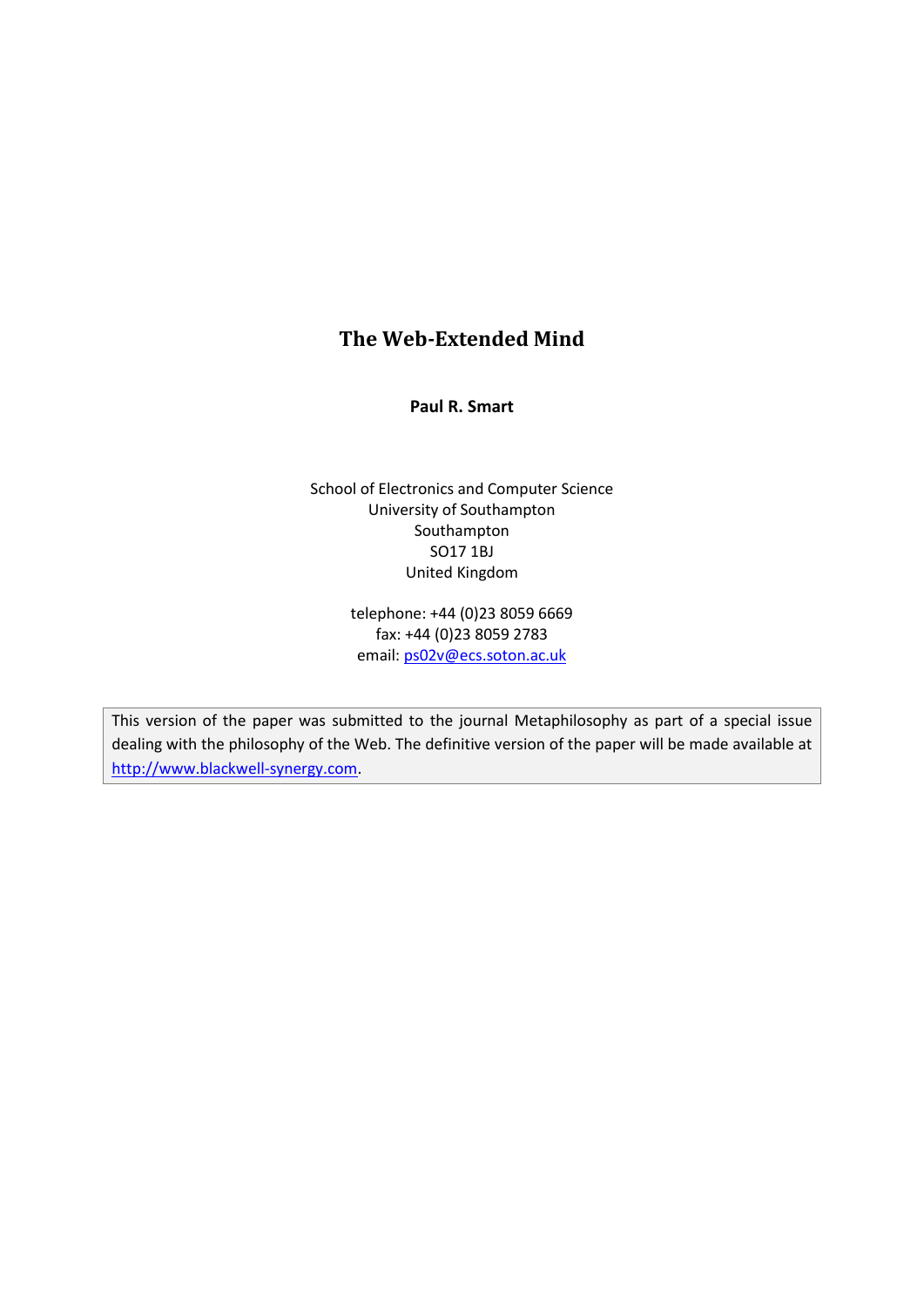### **Abstract**

The rapid growth and penetration of the Web raises important questions about its effects, not just on our social activities, but also on the nature of our cognitive and epistemic profiles. The extended mind hypothesis may be particularly well-suited to addressing these questions because it encourages us to think about the way in which much of our cognitive success is grounded in processing loops that factor in the contributions of our extra-neural social and technological environments. When applied to the specific socio-technical context of the Web, the extended mind hypothesis gives us the notion of the 'Web-extended mind', or the idea that the technological and informational elements of the Web can (at least sometimes) serve as part of the mechanistic substrate that realizes human mental states and processes. This paper attempts to explore the notion of the Web-extended mind. It first provides an overview of cognitive extension and the extended mind hypothesis, and it then goes on to discuss the possibility of Web-based forms of cognitive extension involving current or near-future technologies. It is argued that while current forms of the Web may not be particularly suited to the realization of Web-extended minds, new forms of user interaction technology as well as new approaches to information representation on the Web do provide promising new opportunities for Web-based forms of cognitive extension. Extended minds, however, are not solely the product of technological innovation. Cognitivelyempowering forms of bio-technological union sometimes rely on the emergence of social practices and conventions that shape how a technology is used, as well as the specific (bio-)cognitive mechanisms that are available to support its effective exploitation. In particular, it is suggested that Web-extended minds may depend on forms of socio-technical co-evolution in which social forces and factors play just as an important role as do the processes of technology design and development.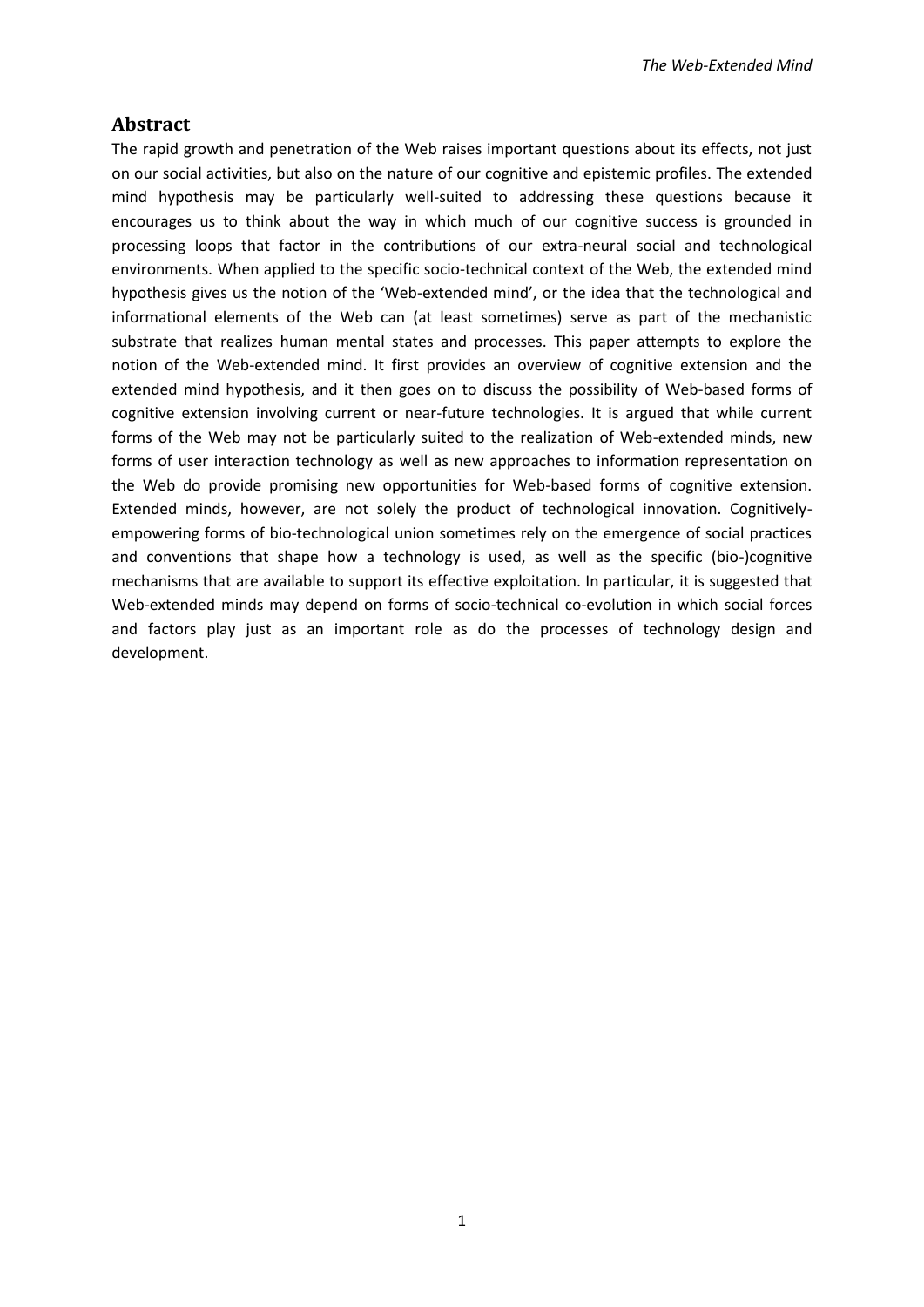## **Introduction**

In the few decades since its invention the World Wide Web has exerted a profound influence on practically every sphere of human activity. Online stores have transformed the way we purchase goods, social networking sites have transformed the way we stay in touch with friends, and real-time news feeds have transformed the way we stay abreast of current affairs. For better or worse, it seems, the Web is poised to have a significant influence on the way we live our lives, and perhaps ultimately the web will come to influence the social, political and economic forces that determine how our lives are lived.

The rapid growth and penetration of the Web raises important questions about its effects, not just on our social activities, but also on the nature of our cognitive and epistemic profiles. The Web is a transformative technology, but its transformative influence does not necessarily stop at the social processes that govern our everyday interactions with one another. Many technologies that have transformed society (for example, the clock, the map and systems of writing) have also exerted subtle (and sometimes not so subtle) effects on our cognitive and intellectual capabilities. The Web provides new opportunities for interaction and engagement with a global space of information, and, in some cases, such interactive opportunities may contribute to profound shifts in the way we see ourselves and the nature of our cognitive processing. But what exactly is the nature of this transformative influence, and by what mechanisms does the Web stand poised to transform our cognitive and epistemic capabilities?

One answer to this question comes in the form of the extended mind hypothesis (Clark and Chalmers 1998), which has been the focus of much recent philosophical debate (Menary 2010; Rowlands 2010; Rupert 2009; Smart 2010; Smart et al. 2010; Adams and Aizawa 2008; Clark 2008). The basic idea of the extended mind is that human cognition is sometimes constituted by information processing loops that extend beyond the biological brain. It maintains that the machinery of human cognition can sometimes extend beyond the neural realm to include elements of our social and technological environments. When applied to the specific socio-technical context of the Web, the extended mind hypothesis gives us the notion of the 'Web-extended mind', or the idea that the technological and informational elements of the Web can (at least sometimes) serve as part of the mechanistic substrate that realizes human mental states and processes (Halpin, Clark, and Wheeler 2010; Smart et al. 2010; Smart et al. 2009).

This paper attempts to explore the notion of the Web-extended mind. It first provides an overview of cognitive extension and the extended mind hypothesis, and it then goes on to discuss the possibility of Web-based forms of cognitive extension involving current or near-future technologies. It is argued that while current forms of the Web may not be particularly suited to the realization of Web-extended minds, new forms of user interaction technology as well as new approaches to information representation on the Web do provide promising new opportunities for Web-based forms of cognitive extension.

## **Cognitive Extension and the Extended Mind**

The traditional view in the sciences of the mind sees the human brain as occupying a rather special place in the material fabric associated with the realization of human mental states and processes. The view claims that the machinery of the mind is housed largely within the head, and that to understand more about our cognitive profiles we need to understand more about the machinations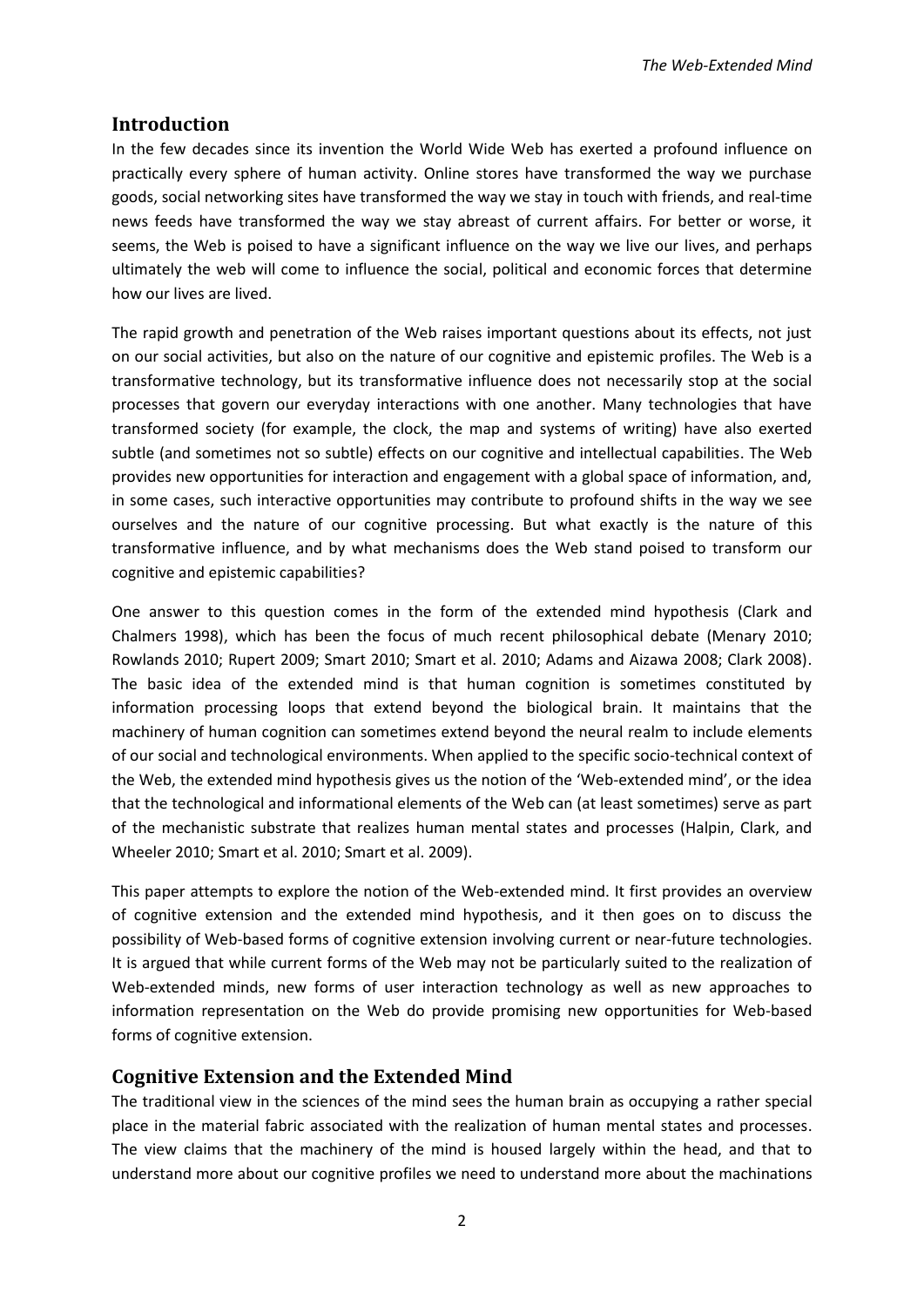of the biological brain. Eventually, it is claimed, we will have a complete theory of human cognition, and within this theory the human brain will occupy centre-stage.

The validity of this neurocentric, or intra-cranial, perspective has recently been challenged by those who embrace situated, embodied or distributed approaches to cognition (Hutchins 1995; Robbins and Ayded 2009; Clark 1999; Haugeland 1998; Pfeifer and Bongard 2007). Such approaches challenge the notion that mind and cognition are solely internal (neural) phenomena by emphasizing the role played by extra-neural and extra-bodily factors in shaping the profile of much real-world cognitive processing. One view that is perhaps maximally opposed to the traditional view of the human mind is the thesis of the extended mind (Clark and Chalmers 1998). This view actually goes by a variety of names, including locational externalism (Wilson 2000, 2004), active externalism (Clark and Chalmers 1998), vehicle externalism (Hurley 1998; Rowlands 2006), environmentalism (Rowlands, 1999), cognitive extension (Clark 2008) and the extended mind (Clark and Chalmers 1998); however, what all of these locutions have in common is a commitment to the idea that aspects of the external, extra-neural environment can play a constitutive role in the material realization of human mental states and processes.

As an example of extended mind theorizing, consider the case of multiplying two three-digit numbers. One account of how we are able to multiply the two numbers might emphasize how we first derive some symbolic encoding of the visual (or auditory) input corresponding to the two numbers. It would then invoke a computational account according to which the inner symbols are manipulated in some way so as to achieve the correct mathematical outcome. Now contrast this with what is surely a more accurate (and ecologically-realistic) picture of how we implement long multiplication in the real world. This alternative picture involves the active manipulation of external symbols in such a way that the problem confronting the biological brain is profoundly simplified. In place of purely inner, environmentally-decoupled, computational operations we see a pattern of real world-involving perception-action cycles – ones in which single digit numbers are compared and intermediate computational results are stored in an external medium using (e.g.) pen and paper. This example, described in Wilson and Clark (2009), is a case of what we might call environmentallyextended cognition or cognitive extension (see also Clark 2008). It takes what is, ostensibly, an inner cognitive capability (an ability to do long multiplication) and shows how crucial aspects of the problem-solving process can be (and usually are) delegated to aspects of the external world.

In their original formulation of the extended mind hypothesis, Clark and Chalmers (1998) attempted to go beyond the simple case of cognitive extension, as exemplified by long multiplication. In particular, they wished to show that extended mind theorizing could also be applied to cases involving the ascription of intentional mental states such as states of belief and desire. In order to make this case, Clark and Chalmers (1998) asked us to imagine two individuals: Inga and Otto, both of whom are situated in New York City. Inga is a normal human agent with all the usual cognitive competences, but Otto suffers from a mild form of dementia and is thus impaired when it comes to certain acts of information storage and recall. To attenuate the impact of his impairment on his daily behaviour, Otto relies on a conventional notebook which he uses to store important pieces of information. Otto is so reliant on the notebook and so accustomed to using it that he carries the notebook with him wherever he goes and accesses the notebook fluently and automatically whenever he needs to do so. Having thus set the stage, Clark and Chalmers (1998) ask us to imagine a case where both Otto and Inga wish to visit the Museum of Modern Art to see a particular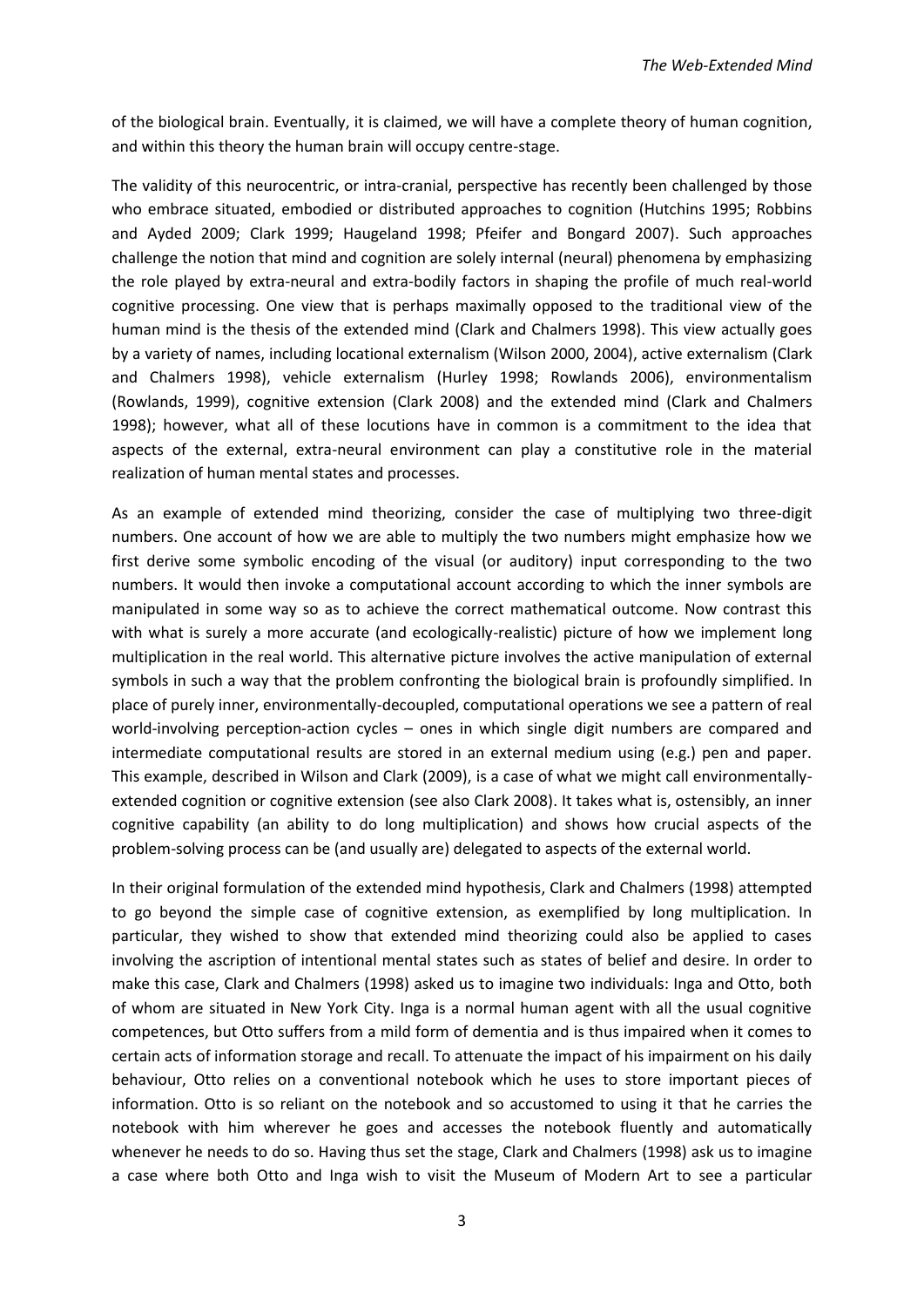exhibition. Inga thinks for a moment, recalls that the museum is on 53<sup>rd</sup> street and then walks to the museum. It is clear that in making this episode of behaviour intelligible (or psychologically transparent) to us Inga must have *desired* to enter the museum, and it is clear that she walked to 53rd street because she *believed* that that was where the museum was located. Obviously, Inga did not believe that the museum was on 53<sup>rd</sup> street in an occurrent sense (i.e., she has not spent her entire life consciously thinking about the museum's location); rather, she entertained the belief in a dispositional sense. Inga's belief, like perhaps many of her beliefs, was sitting in memory, waiting to be accessed as and when needed.

Now consider the case of Otto. Otto hears about the exhibition, decides to visit the museum, and then consults his notebook to retrieve the museum's location. The notebook says the museum is on 53<sup>rd</sup> street, and so that is where Otto goes. Now, in accounting for Otto's actions we conclude, pretty much as we did for Inga, that Otto *desired* to go to the museum and that he walked to 53<sup>rd</sup> street because that is where he *believed* the museum was located. Obviously, Otto did not believe that the museum was on 53<sup>rd</sup> street in an occurrent sense (Otto has not spent much of his life constantly looking at the particular page in his notebook containing museum-related facts); rather, he entertained the belief in a dispositional sense. Otto's belief, like perhaps many of his beliefs, was sitting in the notebook, waiting to be accessed as and when needed.

Clark and Chalmers (1998) thus argue that the case of Otto establishes the case for a form of externalism about Otto's states of dispositional believing. The notebook, they argue, plays a role that is functionally akin to the role played by Inga's onboard bio-memory. If this is indeed the case, then it seems to make sense to see the notebook as part of the material supervenience base for some of Otto's mental states, specifically his states of dispositional belief (such as those involving museum locations). The main point of the argument is to establish a (potential) role for external artefacts in constituting the physical machinery of at least some of our mental states and processes. If, as Clark and Chalmers (1998) argue, the functional contribution of an external device is the same as that provided by some inner resource, then it seems unreasonable to restrict the material mechanisms of the mind to the inner, neural realm. It seems possible, at least in principle, for the human mind to occasionally extend beyond the head and into the external world.

Such claims are, understandably, disconcerting, and it is important that we understand the precise nature of the claim that is being made. One immediate cause for concern relates to the notion of functional equivalence between the inner (e.g., bio-memory) and outer (e.g., notebook) contributions. If we allow any form of externally-derived influence to count as part of the mechanistic substrate of the mind, then doesn't this cast the mechanistic net too widely? Don't we end up confronting cases that are so blatantly counter-intuitive that they undermine the very notion of the mind as a proper locus of scientific and philosophical enquiry? Clearly, not all of the technologies or external resources that we encounter are apt to engage in the kind of biotechnological hybridization envisioned by the extended mind hypothesis. As Clark (1997) argues:

*"There would be little value in an analysis that credited me with knowing all the facts in the Encyclopaedia Britannica just because I paid the monthly installments and found space for it my garage" (pg. 217).* 

Similarly, it would be foolish to equate my personal body of knowledge and beliefs as co-extensive with the informational contents of the Web simply because I own an iPhone. What, then, are the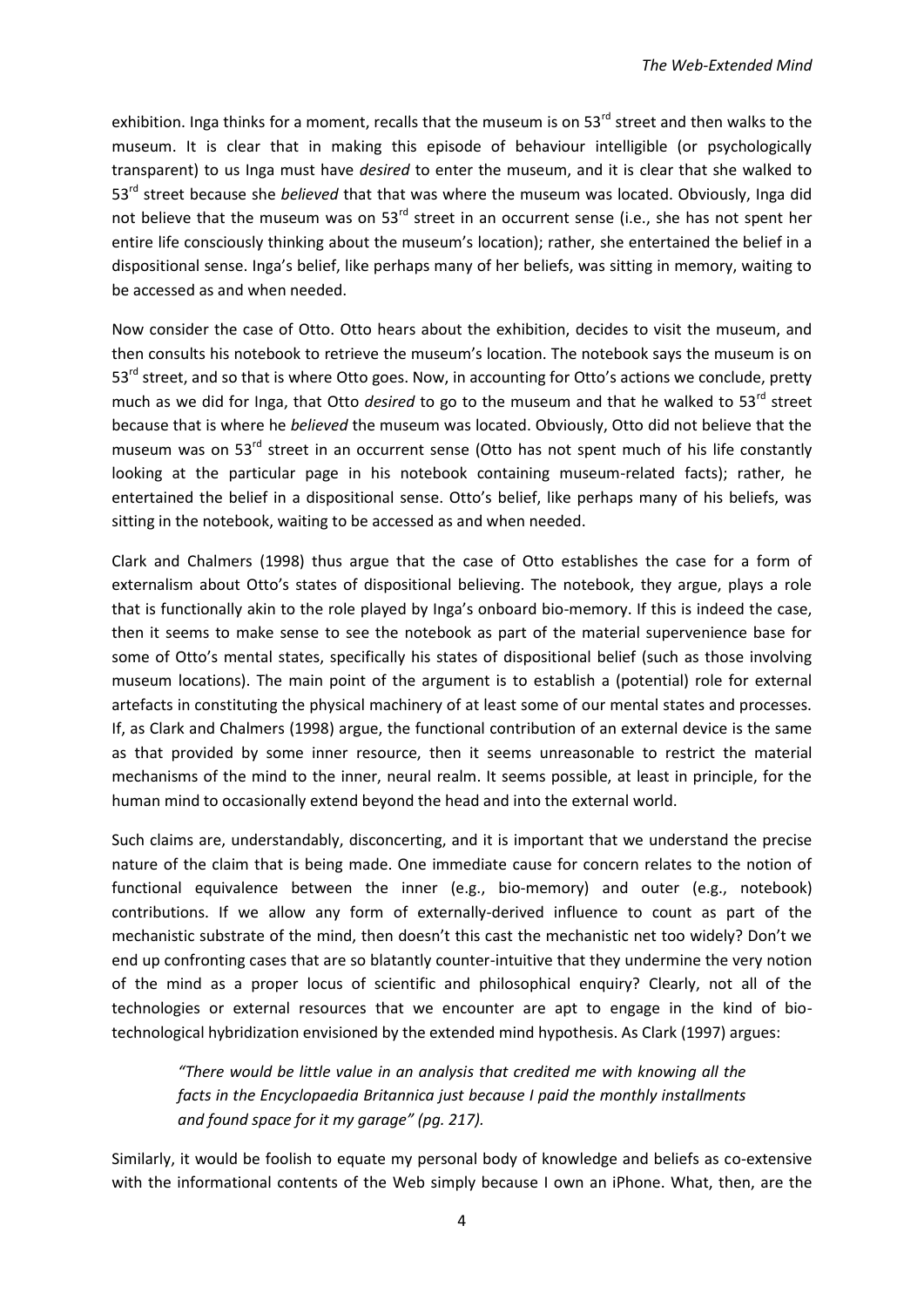conditions under which we count a set of external resources as constituting part of an environmentally-extended mind? In answering this question, Clark and Chalmers (1998) embrace a particular set of criteria, ones that appeal to the accessibility, portability, reliability and trustworthiness of the external resource. The criteria are that:

- 1. "…the resource must be available and typically invoked" (Clark 2010). **[Availability Criterion]**
- 2. "...any information...retrieved from [the non-biological resource must] be more-or-less automatically endorsed. It should not usually be subject to critical scrutiny (unlike the opinions of other people, for example). It should be deemed about as trustworthy as something retrieved clearly from biological memory" (Clark 2010). **[Trust Criterion]**
- 3. "…information contained in the resource should be easily accessible as and when required". (Clark 2010) **[Accessibility Criterion]**

Clearly, such criteria serve to guide and constrain our intuitions about the kind of bio-artifactual and bio-technological couplings that are relevant to the formation of an extended mind. And they do so precisely because they delimit the range of situations under which we recognize the capabilities engendered by an external resource as being (most plausibly) that of a specific individual human agent (or perhaps a collection thereof (Tollefsen 2006; Theiner, Allen, and Goldstone 2010)).

## **Extending the Mind: Cognitive Extension and the Current Web**

The extended mind hypothesis encourages us to think about the way in which much of our cognitive success is grounded in processing loops that factor in the contributions of our extra-neural social and technological environments. In this sense, it is an hypothesis that is highly applicable to discussions about the potential impact of the Web on the human mind. When we apply the concept of the extended mind to the specific socio-technical context of the Web, we end up with the idea of the 'Web-extended mind' (Halpin, Clark, and Wheeler 2010; Smart et al. 2010), or the idea that the informational and technological elements of the Web can, at least on occasion, constitute part of the material supervenience base for (at least some of) a human agent's mental states and processes.

Of course, just because we can conceive of something like a Web-extended mind this does make the realization of Web-based forms of cognitive extension a practical possibility. We need to consider the specific features of the Web and ask whether it constitutes a suitable target for cognitivelyrelevant bio-technological mergers; in particular, whether it meets the kind of criteria encountered in the previous section. At first blush, the answer to this question seems straightforward: given the thought experiment used by Clark and Chalmers (1998) – the one involving Otto, Inga and the notebook – we can easily imagine a scenario in which the notebook is supplanted with a more technologically-sophisticated resource, such as a Web-enabled portable device (see the example scenario discussed in Smart et al. 2010). Such a device would seem to provide much of the same functionality as a notebook, and, in some cases, it might even provide additional functionalities that obviate some of the philosophical criticisms of the extended mind hypothesis<sup>1</sup>. Weiskopf (2008), for example, has criticized the extended mind hypothesis on the grounds that a conventional notebook

 $\overline{a}$ 

 $<sup>1</sup>$  One concern that is sometimes raised about the proposed substitution of Otto's notebook with a Web-</sup> enabled device is that the Web does not support the same kind of content editing capabilities that are seen in the case of a conventional notebook. While this was true of earlier versions of the Web, the advent of Web 2.0 has essentially taken us a step closer to the era of the read-write Web, and is fair to say that most of the content available on the Web today is generated by users posting and uploading content.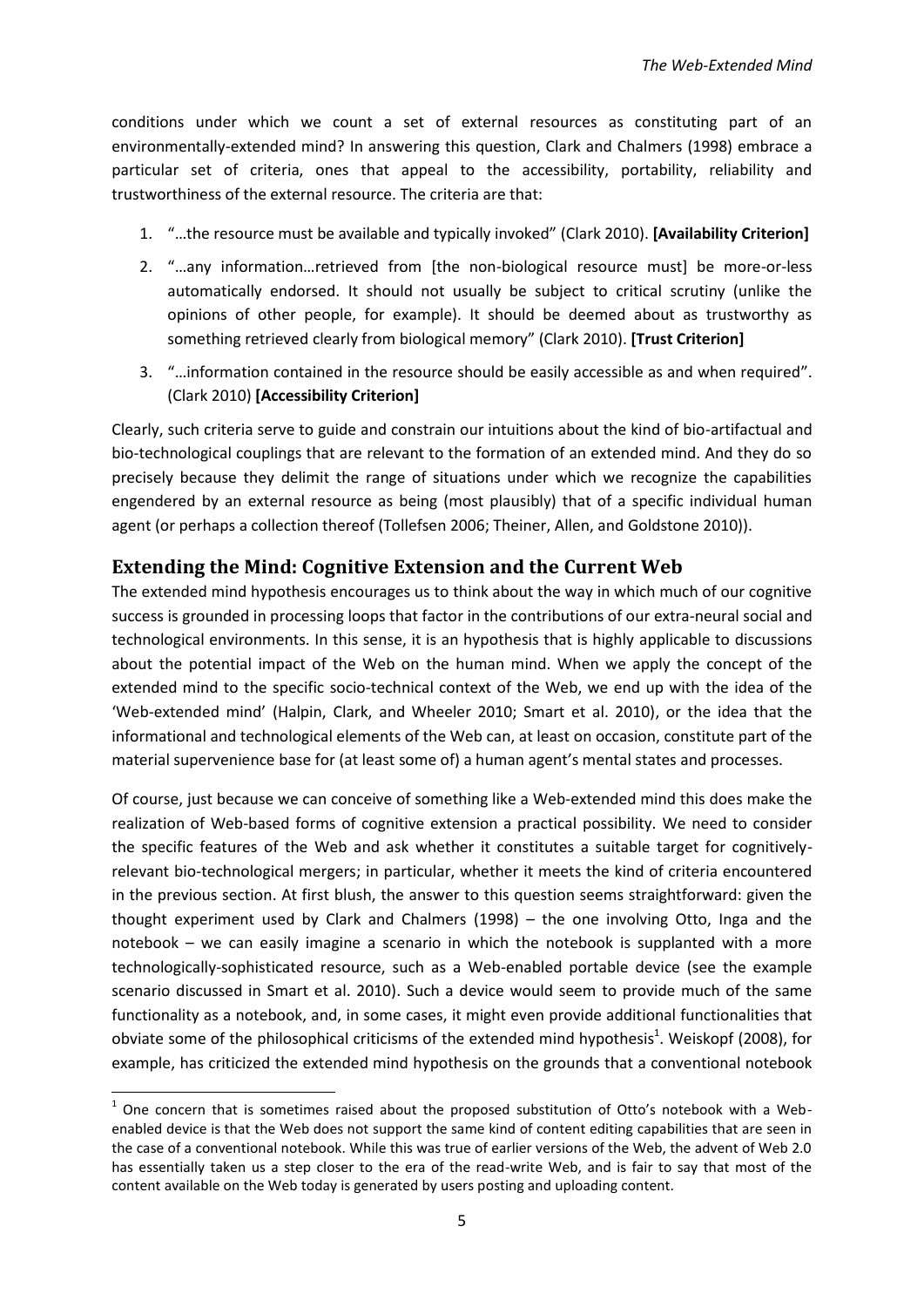fails to deliver the kind of informational updating capabilities that we normally expect in the case of biologically-based belief states. However, while Weiskopf may be right about the shortcomings of a paper notebook, it is not clear that such criticisms have the same leverage when we think about more sophisticated technological resources (see Smart 2010).

Another advantage of Web-based access is, of course, that we are put in touch with a vast repository of information and knowledge – one much larger than anything we could hope to accumulate in a conventional notebook. The implications of this informational access from an extended mind perspective are potentially profound. For example, if we are enabled to have more-or-less immediate, reliable, and easy access to bodies of information on the Web, and if such information is indeed poised to count as part of own body of knowledge and beliefs about the world – in the same way, perhaps, as the content of our biologically-based (semantic) memories – then we may be only a few technological steps away from an era in which the limits of our personal knowledge are defined by the extent of the Web's reach!

The problem with this upbeat vision, however, is that it is presently unclear to what extent the Web (as currently constituted) possesses the kind of features that would support the emergence of Webextended minds. The primary problem is that most forms of cognitive extension depend on a particular form of information flow and influence in which there is a close temporal coupling between the various elements that comprise the extended system. In the case of the extended mind, for example, it seems reasonable to insist that there should be some functional similarity in the influence exerted by both bio-external and bio-internal information sources. If external information should exert an influence on our thoughts and actions that is profoundly unlike that seen in the case of (for example) bio-memory, then it seems unlikely that we approach the kind of conditions under which genuine forms of mind-extending bio-technological integration take place. And if we think about the kind of informational contact we have with the conventional Web (the Web of HTML documents), then it seems unlikely that we will ever have a form of contact in which information can be accessed in a way that resembles the contents of our long-term memories (see Smart et al. 2009). One area of concern in this respect is the current reliance on document-centric forms of information representation. Thus, ever since the invention of the Web, the dominant way of representing information content has been via the use of HTML. Traditionally, information has been delivered in the form of HTML documents, which are accessed by browser technologies and then presented to human users in the form of Web pages. This page, or document-centric, mode of representation has significant implications for how we access information content, and it affects the kinds of influence that Web-based information can exert over our thoughts and actions. If we want to enable the kinds of information flow and influence that support the emergence of extended minds, then we need to ensure that our contact with the Web fulfils the kind of criteria outlined by Clark (i.e., the criteria of accessibility, availability and trust). It is by no means clear, however, that our current reliance on document-centric modes of information delivery really do enable us to meet these criteria. As an example of the shortcomings of document-centric modes of information representation, think about the problem of accessing factual information from a Web-accessible resource, such as Wikipedia. Even if the delays associated with document retrieval and presentation are resolved, the user is still confronted with the onerous task of surveying the document for relevant information content. In most cases, this requires the user to scroll through the Web page and process large amounts of largely irrelevant content in order to identify the small amount of information that is actually needed. This is a very inefficient means of information access. Even if the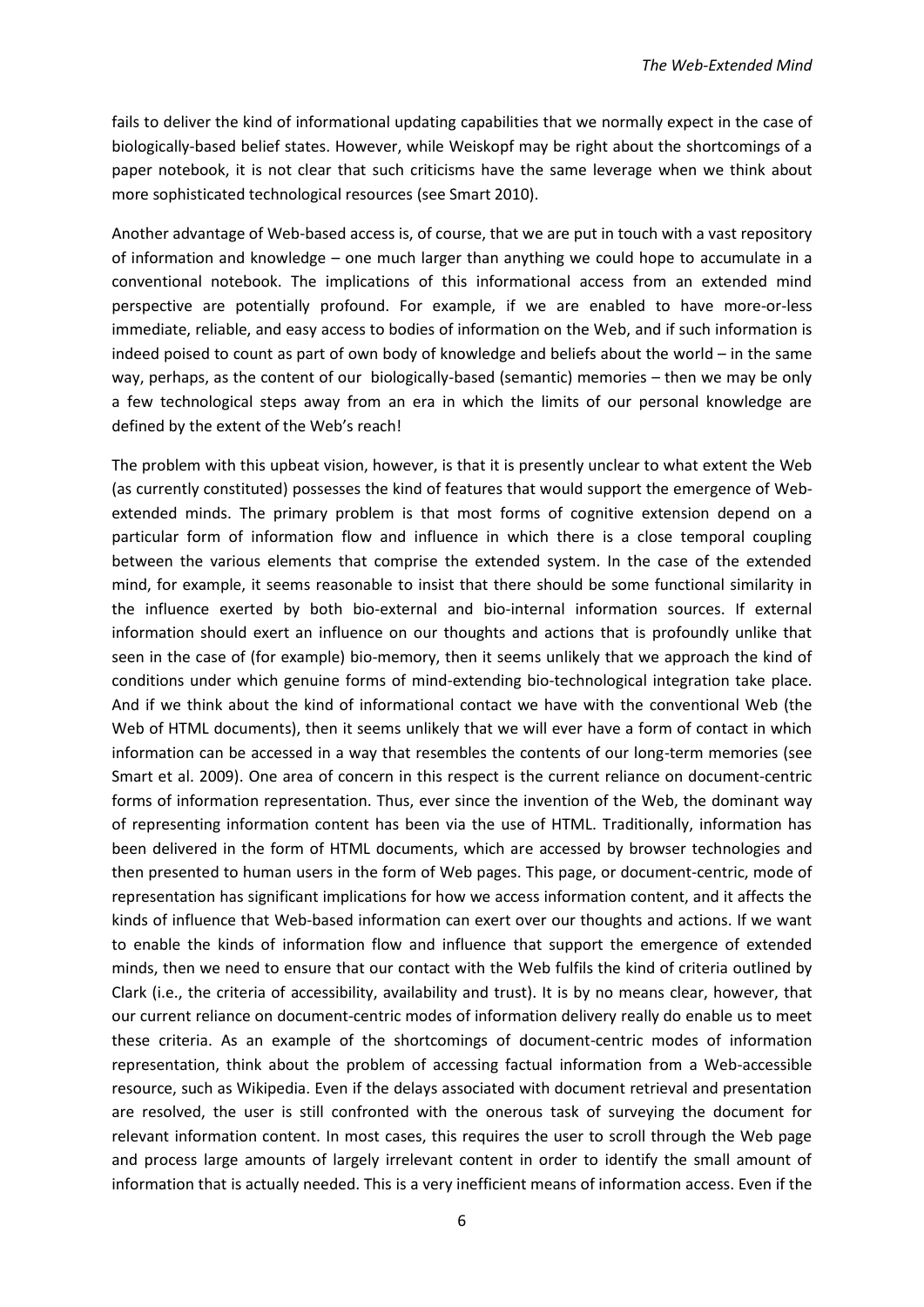user tries to isolate specific information items for use on multiple occasions, he or she cannot do this without reliably fixing the physical location of the information (perhaps by copying the required information to a local resource). Ideally, what is required in order for Web-based content to count as part of an extended mind is that the relevant factual content should be available to guide thought and action in the ways we have come to expect our thoughts and actions to be guided by information retrieved from bio-memory. The problem with the conventional, document-centric Web  $-$  the Web of Documents  $-$  is that the relevant pieces of information that are required to guide, scaffold and constrain our thinking are usually embedded in a mass of other distracting information. This makes it difficult to see how current forms of Web-based content could have the kind of functional poise sufficient to count as part of our personal body of knowledge and beliefs about the World.

This is not to say, of course, that the Web does not have the *potential* to serve as the target of cognitively-significant biotechnological mergers. The Web is something of a protean beast when it comes to user interaction and information access capabilities. New forms of information representation, new forms of user interaction technology, and new forms of application development all contribute to an ever-changing landscape against which our notions of the Web's capacity to support cognitive extension are always likely to be somewhat ephemeral. In addition to this, we also need to consider the possibility that cognitive extension may depend on the emergence of specific social conventions and practices that determine how the *social* use of a technology is optimized to support cognition at both the individual and collective levels. The Web is a relatively recent technology, and it is still undergoing rapid development and change. In the next section, I will argue that cognitively-potent forms of biotechnological merger do not necessarily come for free. They are often the end product of a complex, often co-dependent, process of technological innovation, social change and even neurological configuration. The relatively recent emergence of the Web means that we should not expect it to immediately fulfil all of our requirements in terms of its capacity for cognitive extension. It sometimes takes time for the true transformative potential of a technology to be fully realized.

## **Socio-Technical Evolution and the Making of an Extended Mind**

In the introduction to his book on cognitive extension entitled 'Supersizing the Mind: Embodiment, Action and Cognitive Extension', Andy Clark (2008) recounts an exchange between the Nobel Prizewinning physicist Richard Feynman and the historian Charles Weiner in which Feynman argues for the importance of his notes in contributing to his thoughts. Rather than representing a mere record of his internal cogitation, Feynman seems to be arguing that the process of creating the notes and sketches is part of the cognitive work itself. Clark agrees. He argues that the cycle of information flow and influence established by Feynman and his notepad plays a crucial role in the realization of Feynman's thinking:

*"...I would like to go further and suggest that Feynman was actually thinking on the paper. The loop through pen and paper is part of the physical machinery responsible for the shape and flow of thoughts and ideas that we take, nonetheless, to be distinctively those of Richard Feynman." (pg. xxv)*

What Clark is basically suggesting here is that writing is constitutive of thinking: that writing plays an active role in the realization of our thoughts, and that the machinery of cognition extends to include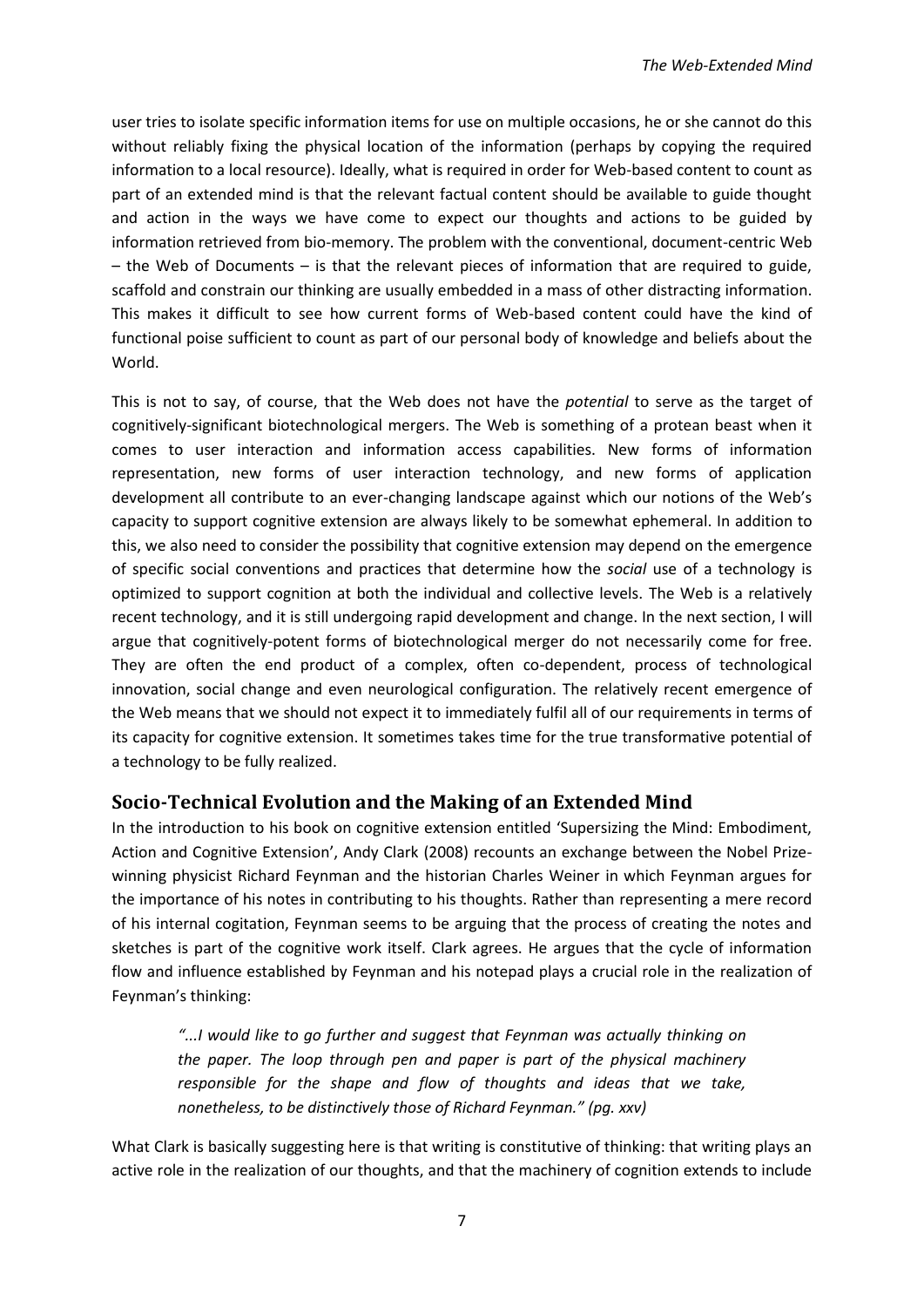not just the biological brain, but also the elements of the bio-external environment that make the creation of symbolic artefacts (written words) possible.

The cognitive virtues of writing are a common focus of attention for those interested in technologymediated cognitive enhancement (e.g., Dix 2008). Clark (1997), for example, suggests that the process of writing an academic paper is one that involves the integration of a variety of props, aids and artefacts into complex nexuses of environmentally-extended information processing. "Extended intellectual arguments and theses," Clark argues, "are almost always the products of brains acting in concert with multiple external resources" (Clark 1997; pg.207).

Writing therefore emerges as a compelling example of technology-mediated cognitive empowerment. Such empowerment, however, does not come for free. The fact is that almost all forms of technologically-based cognitive extension require a prolonged period of technological, sociological and even neurological adaptation. In the case of writing, the features that make writing technologies so apt to participate in extended cognitive systems have come at the end of a long process of technological innovation and social change. The widespread availability of pen and paper, for example, did not happen overnight. It took many years before these resources were available in sufficient quantity for them to become a standard part of our everyday lives – part of the persisting backdrop against which our current set of cognitive capabilities emerged. And although technological innovation and adoption are clearly a major part of the story, they are not the only things that need to be considered. We are not born skilled writers, capable of wielding a pen or working a keyboard. Rather, our writing abilities emerge over the course of many years of instruction and training, often undertaken as part of a formal education. Pen and paper may be simple technologies, but their proper use and exploitation comes only at the end of a rather prolonged period of socially-scaffolded neurological adaptation and configuration. Biotechnological bonding does not necessarily come for free: we often need to teach our brains how to press maximal cognitive benefit from the technologies we use.

The history of writing also teaches us about the importance of social practices and conventions in enabling a technology to realize its full potential. In using writing technology, we follow a sociallyaccepted set of principles and guidelines governing the proper use of those technologies, and, over time, those principles have evolved to enable the technology to meet its designed purpose. The importance of these social conventions is apparent when we look at early forms of writing. These were not necessarily conducive to cognitive enhancement in the way that later forms were. In fact, early forms of writing were heavily influenced by the traditions and practices of the preceding era, within which information was communicated by purely oral means. Writing initially assumed the form of a continuous stream of text (known as scriptura continua), which was devoid of any of the conventional orthographic features (such as word spacing and punctuation) that we now accept as standard features of a written text. The reason for this particular form of writing seems to be based on the fact that writing was initially seen as a means to record and re-present orally communicated information. It simply never occurred to the early writers that the new system of recording thoughts and ideas could be used independently of the spoken word:

*"It's hard for us to imagine today, but no spaces separated the words in early writing. In the books inked by scribes, words ran together without any break across every line on every page, in what's now referred to as scriptura continua.*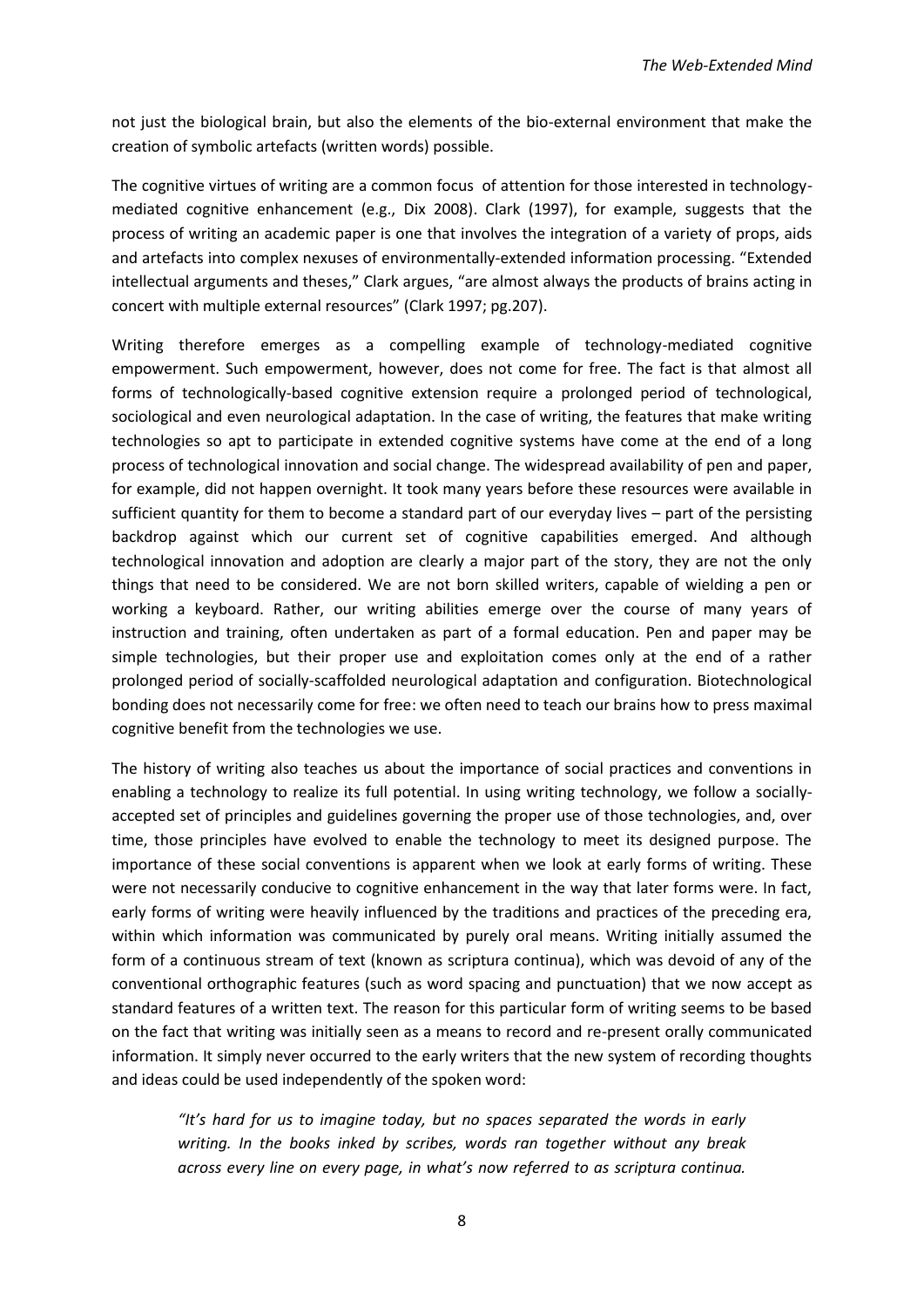*The lack of word separation reflected language's origins in speech. When we talk, we don't insert pauses between each word – long stretches of syllables flow unbroken from our lips. It would never have crossed the minds of the first writers*  to put blank spaces between words. They were simply transcribing speech, writing *what their ears told them to write." (Carr 2010; pg. 61)*

Scriptura continua therefore seems to reflect an intermediate stage in the transition from oral to written culture. It was a form of writing that was heavily influenced by previous forms of information communication, and, like many innovations, it took time for it to become optimally suited to its target audience.

This history of writing serves as a fitting backdrop to the present discussion on Web-extended minds because it helps us understand why current incarnations of the Web may lack the kinds of features that support cognitive extension. We saw that early forms of writing, like the use of scriptura continua, were heavily influenced by the preceding oral tradition. It took some time before the social practices and conventions associated with writing were optimized to take account of its new cognitive role. Like early forms of writing, I suggest that the current form of the Web (the Web of HTML documents) is heavily influenced and informed by the practices and conventions of the era that preceded it: the era of the written and printed word. When information is published on the Web, it is typically done so in the form of 'pages' that communicate information in much the same form as we would expect to see in a printed document. This mode of information presentation is, like early forms of writing, not necessarily best suited to the emergence of extended cognitive systems. Perhaps the current version of the Web is, like scriptura continua, an initial form of a technology that is attempting to free itself of the metaphors of a previous era and evolve into something that is far more suited to the realization of its true cognitive potential. What the history of writing teaches us is that we should not mistake the early forms of a technology as constituting the final word in terms of that technology's ability to transform our cognitive and epistemic potential. The making of an extended mind is not something that is necessarily rapid or straightforward: it sometimes takes a long time for a technology to be available in the right form, and we sometimes need to engage in extensive training before we can derive maximum cognitive benefit from the use of a technology. In addition to this, the use of a technology is often guided by social conventions, and these need to be carefully aligned with both the form of the technology and our ability to use it (or our ability to learn how to use it).

### **Extending the Mind: Cognitive Extension and the Future Web**

The transition to a Web that is capable of supporting the emergence of Web-extended minds arguably requires a number of innovations, and together these innovations provide us with an alternative vision of the Web and the kind of interactive opportunities it affords. In this section, I describe two areas of technology development that are already beginning to change our relationship to Web-based information content. The first of these areas concerns the use of linked data formats to change the way information content is represented on the Web (Bizer, Heath, and Berners-Lee 2009). Such formats improve both the accessibility (in terms of the retrieval of specific pieces of relevant information) and versatility (in terms of flexible modes of presentation) of information content. The second area of technology development concerns the use of new kinds of display device and augmented reality capabilities. These change the nature of our relationship to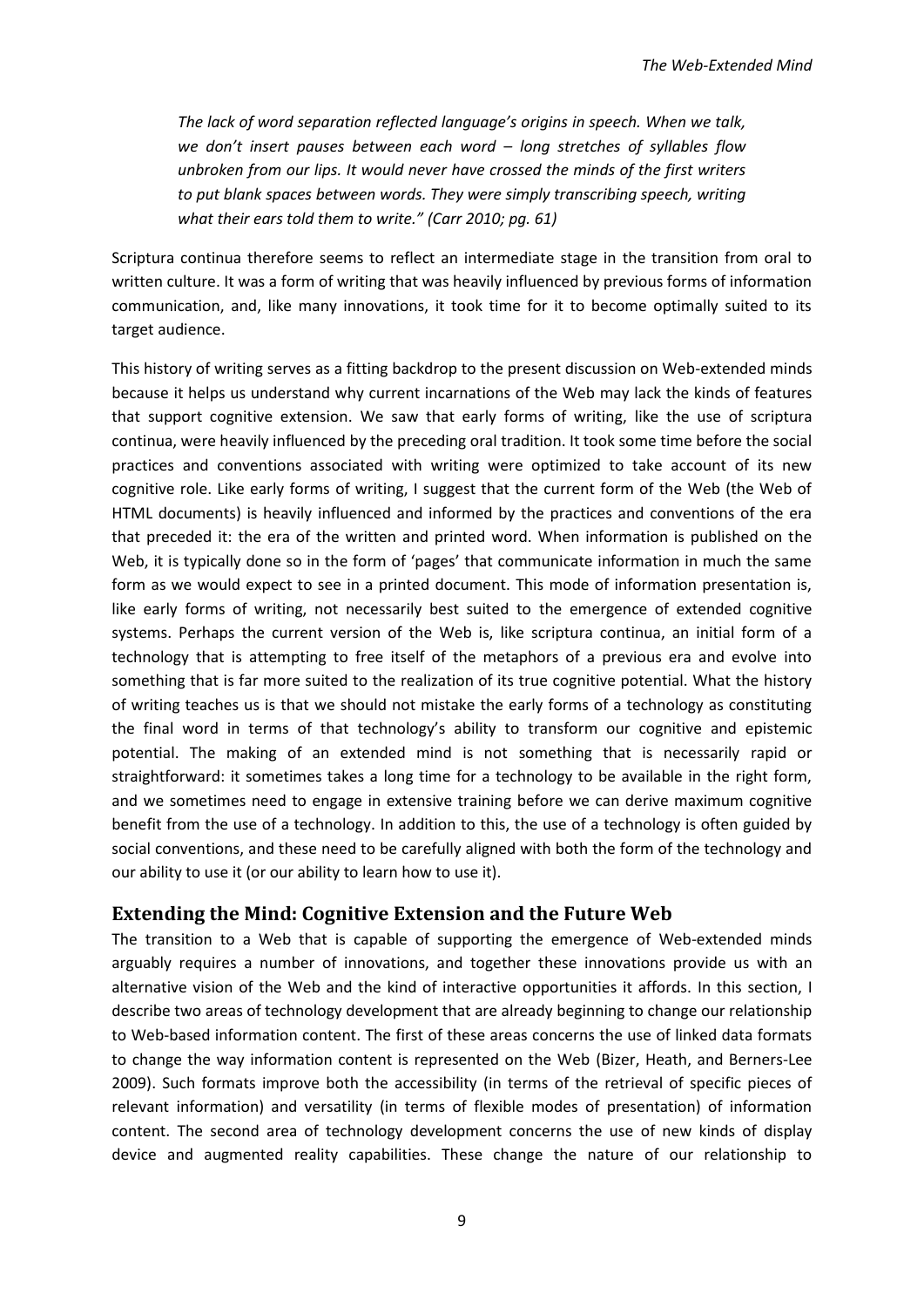information on the Web by making that information more accessible and more suitably poised to influence our everyday thoughts and actions.

### **The Missing Link: Towards the Web of Data**

We have seen that the conventional Web – the Web of HTML documents, or Web of Documents – presents a number of problems for Web-based forms of cognitive extension (for example, the difficulties of accessing relevant information that is embedded in a mass of other, semanticallyirrelevant, content). Fortunately, an alternative approach to the representation of online content is emerging alongside the conventional Web of Documents. This is the Web of Data (Bizer, Heath, and Berners-Lee 2009), which is based on the idea that the Web should serve as a globally-distributed database in which data linkages are established by dereferenceable URIs. The transition from document-centric to data-centric modes of information representation is, I think, an important step in the technological evolution of the Web, particularly when it comes to the notion of the Webextended mind<sup>2</sup>. What is important for Web-based forms of cognitive extension are flexible modes of data integration, aggregation, filtering and presentation, in conjunction with an ability to gear information retrieval operations to suit the task-specific needs and requirements of particular problem-solving contexts. The Web of Data supports these capabilities in a number of ways. In particular, it countenances representational formats that are:

- 1. largely independent of specific presentational formats or usage contexts (this supports flexibility in the way information content is presented; it also enables data to be used in different ways in different application contexts),
- 2. centred on the representation of limited sets of data or data items (this supports the rapid retrieval and presentation of specific pieces of information), and
- 3. semantically-enriched (this supports the retrieval of relevant information).

This mix of features brings us a step closer to establishing the kind of conditions under which the emergence of Web-extended minds is a realistic possibility. The Web of Data is not necessarily the final step in this process, but it does provide an important step, I think, towards more potent (and empowering) forms of cognitive engagement with the Web.

### **The Real World Web**

**.** 

The gradual transition from document-centric to data-centric modes of information representation is one of the ways in which the Web is evolving to provide new opportunities for cognitive augmentation and enhancement. Without the correlative development of suitable interaction mechanisms, however, the potential for the new representational formats to genuinely transform our cognitive and epistemic potential is still somewhat limited. Although there are new types of browsers that enable human users to browse the Web of Data, it is unlikely, I think, that these browsers will introduce any radically different forms of informational contact, at least relative to the kind of contact already afforded by conventional Web browsers. Rather than focus on the development of browser interfaces that simply take existing functionality and adapt it for the Web of Data, I suggest that we need to think about radically new forms of information display and user

 $2$  Paradoxically, although the aim of the linked data initiative is to provide content that is primarily suited for machine-based processing, while the aim of the conventional Web (the Web of Documents) is to provide content that is primarily suited for human consumption, it is the Web of Data that, I suggest, provides the better opportunity for human-centred cognitive transformation.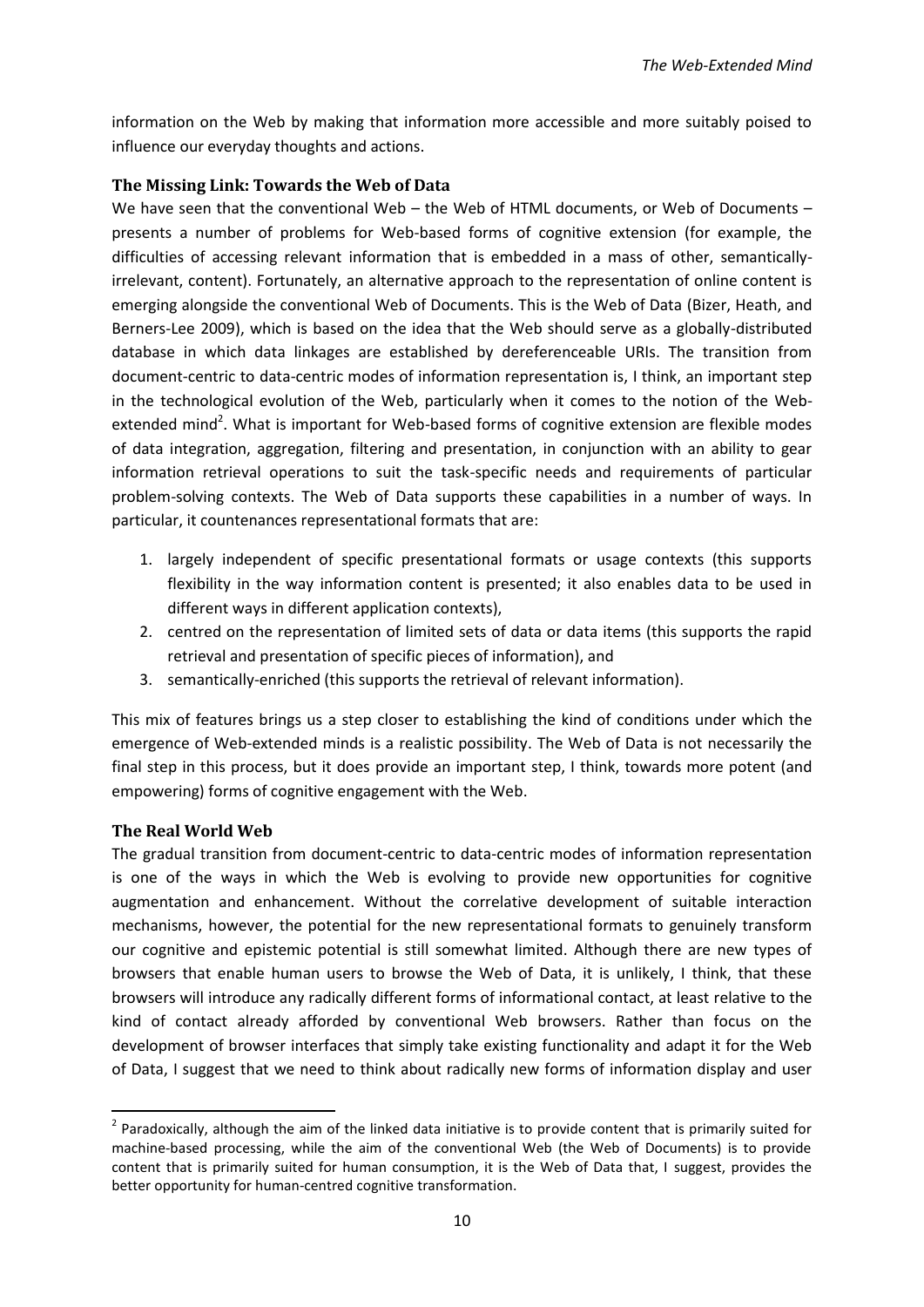interaction. We need to move beyond the browser interface, which for too long has dominated our notions of informational contact with Web-accessible information resources. Instead, I suggest that we need to entertain a new vision of the Web: one which makes bio-external information resources suitably poised to participate in the emergence of Web-extended minds. Let us refer to this new vision of the Web as the 'Real World Web'.

As is suggested by its name, real world environments are at the heart of the concept of the Real World Web. The basic idea is that Web-based information should, wherever possible, be embedded in the real world and easily accessed as part of our everyday interaction with that world. Information about everyday objects should be associated with those objects, information about locations should be accessible in those locations, and information about people should be 'attached' to those people. In all cases, the information should be immediately accessible and easily processed. It must be able to guide thought and action in the way in which our everyday cognition is supported by the information retrieval operations of our own biological brain. What this means, in effect, is that information should be immediately accessible to our perceptual systems. It should require little or no effort to make the information available for perception, and, in most cases, the information should be delivered automatically, with little or no conscious effort required to make that information available.

This vision is one which modifies our traditional modes of interaction with the Web in a number of ways. Instead of the retrieval of relevant information being entirely the responsibility of the human agent, the notion of the Real World Web advocates a more intelligent and proactive Web: a Web which is capable of anticipating users' information requirements and making that information available in ways that support cognitive activity. It is also a vision that places the Web at the heart of our everyday embedded interactions with the world. Rather than information access requiring perceptual detachment and disengagement from our immediate surroundings (something that is required even with the most portable of mobile devices) the notion of the Real World Web seeks to make Web-based information access a standard feature of our everyday sensorimotor engagements with the world – it seeks to make the Web part of the perceptual backdrop against which our everyday thoughts and actions takes shape. Finally, the notion of the Real World Web emphasizes a shift away from traditional browser-based modes of Web access, featuring the use of screen-based displays, keyboard-based interaction mechanisms and document-centred representational schemes. In place of conventional screen-based modes of information access, the Real World Web emphasizes the importance of more perceptually-direct forms of information access (e.g., the use of augmented reality devices to overlay Web-based information onto real-world objects and scenes); in place of conventional user interaction devices, such as mice and keyboards, the Real World Web advocates the use of alternative interaction mechanisms (more on which below); and in place of conventional document-centric modes of information representation, the Real World Web countenances a transition to more data-centric modes of information representation (see above). The main implication of this shift away from conventional browser-based modes of Web access is that we are enabled to see the Web in a new light: as something more than a passive set of information resources that need to be coaxed into useful cognitive service by our deliberate search and retrieval efforts. Our traditional modes of access with the Web encourage us to see the Web as something that is: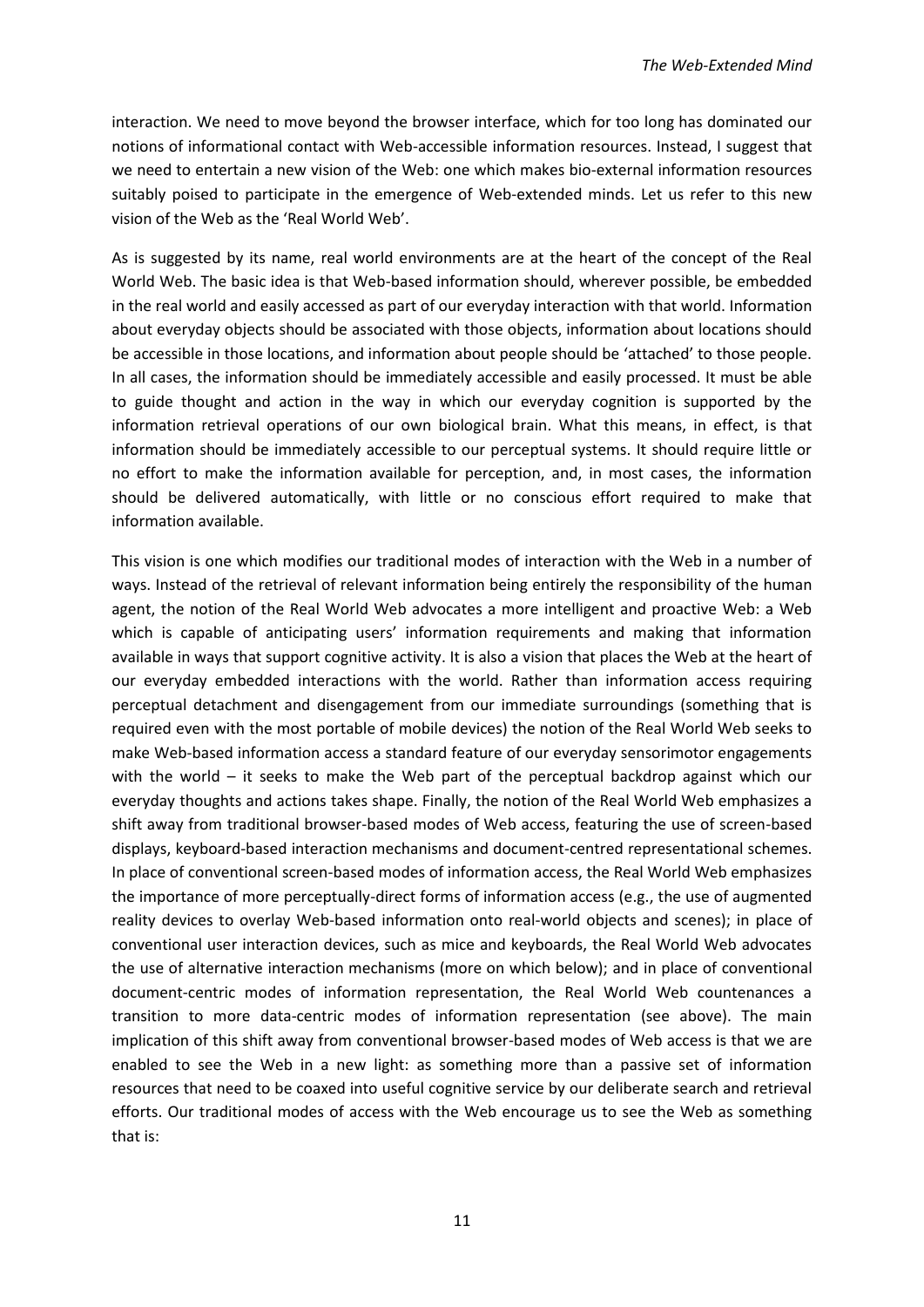- 1. **passive:** we need to engage with the Web in a deliberate manner in order to retrieve relevant information. Information needs to be discovered, retrieved, filtered and interpreted; seldom does the Web support us in a proactive manner – providing the right information just when we need it.
- 2. **distinct from our everyday interaction with the world:** the Web may support our everyday decision-making and problem-solving behaviours, but, in general, this support comes at the cost of us having to divert our attention away from the problem at hand. Instead of information being immediately available to support our thoughts and actions, we are often required to suspend what we are doing in order to 'look things up' on the Web.
- 3. **impersonal:** the information content of the Web is, in general, not geared to specifically suit our idiosyncratic problem-solving needs and concerns; often we have to access information from several sources and adapt it for our own ends.

In place of this vision, the Real World Web gives us a vision of the Web as something that is proactive, personal and perceptually-immediate. Once we are afforded immediate perceptual access to Web-based information, and once such information becomes available at just the right time to support our goals, interests and concerns, then such information becomes, I suggest, far more capable of fulfilling the kind of conditions that merit the emergence of Web-extended minds.

The Real World Web, it should be clear, relies on a rich range of sophisticated technical capabilities, most of which are, as yet, either unavailable or not in widespread use. This might be perceived as grounds for pessimism about the tenability of the Real World Web vision. However, for the most part, the kind of technological innovations required to make the Real World Web a reality are not beyond the reach of our current engineering capabilities, and, in some cases, early forms of the technologies are already starting to appear. One of the most interesting and relevant areas of recent technological innovation concerns the development of a range of highly portable augmented reality or mixed reality solutions. These are available in a variety of forms, from handheld mobile devices that overlay information onto a real-world scene via a camera and screen display, through to wearable-computing solutions, such as head-mounted displays and retinal projection systems. One such system, which is being developed by researchers at the University of Washington, uses a set of microfabrication techniques to incorporate display micro-devices into a contact lens (Lingley et al. 2011). The contact lens is worn like any other contact lens, and it provides a see-through display that is both remotely powered and controlled via a wireless link. The ultimate promise of such devices is that they enable network-accessible information to be superimposed on real world objects and scenes, enhancing the kind of informational contact we have with our online world, and significantly enriching the range of perceptual cues, prompts and affordances that guide our everyday thoughts and actions.

### **Conclusion**

Throughout history, technologies have exerted a significant influence on humanity. Some technologies have contributed to profound forms of socio-economic change, fundamentally transforming the nature of our social activities and modifying the structure of our social engagements. Others have contributed to a profound change in our cognitive profiles, fundamentally transforming the way we think about the world and modifying the basic character of our cognition. Like the transformative technologies that preceded it, the Web is a technology that is potentially poised to influence both society and ourselves. At present, much of the research related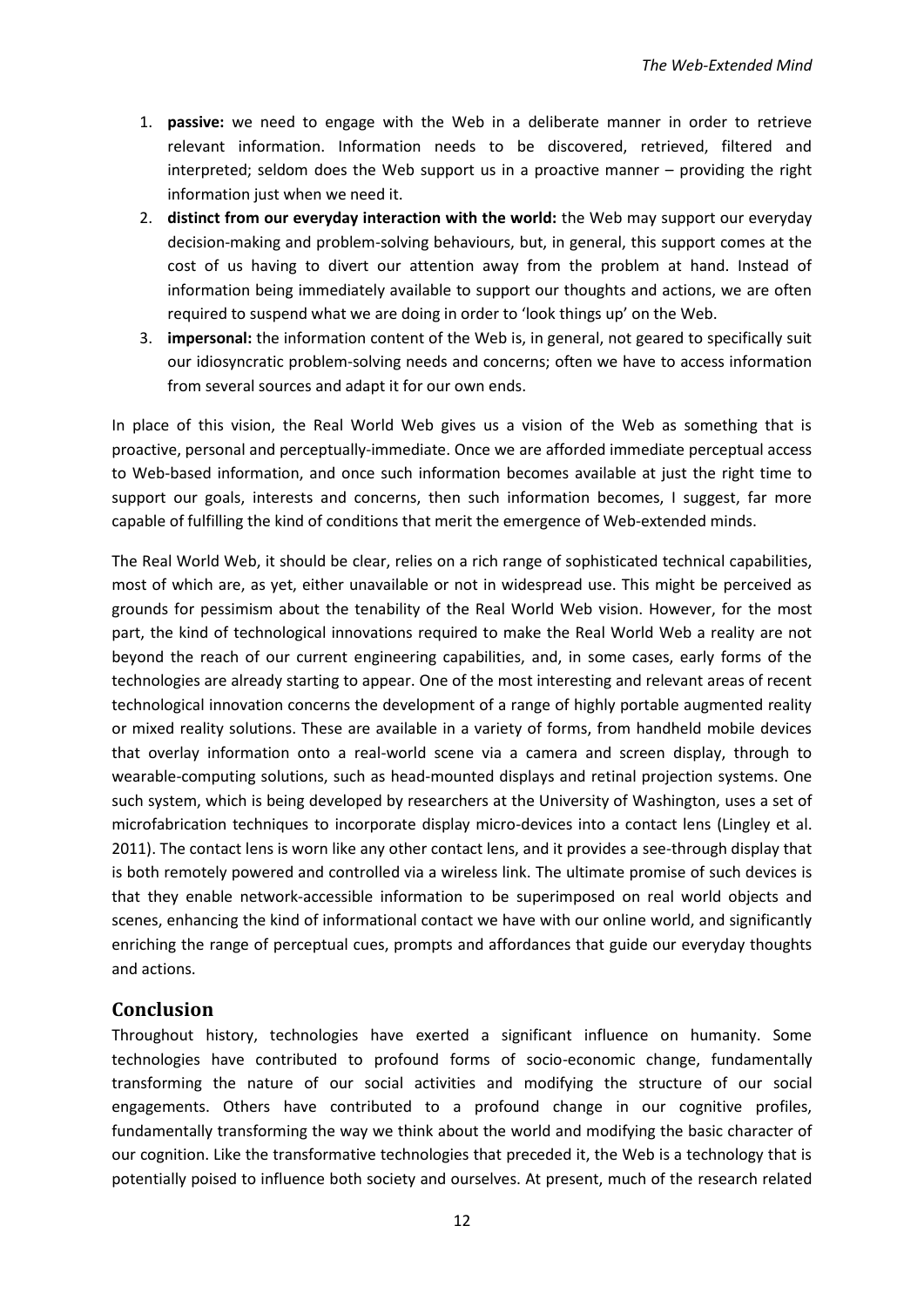to the Web has focused on its social and societal impact: the effect the Web is having on social, political and cultural processes. However, the cognitive impacts of the Web are also an important focus of scientific and philosophical attention. The current paper explored the notion of the Webextended mind – the idea that the informational and technological elements of the Web may support environmentally-extended cognition in the manner suggested by the extended mind hypothesis (Clark and Chalmers 1998). Following a consideration of the Web's features in relation to a number of criteria outlined to discriminate genuine cases of cognitive extension from more ersatz varieties, it was concluded that the Web is not particularly well-suited to the formation of extended cognitive systems.

We should not, however, be overly surprised or downcast by this conclusion. When thinking about the cognitive impact of the Web it is always important to be clear that the Web is a relatively recent technology, and it is still undergoing rapid development and change. This means that our conception of what the Web is is a highly dynamic one. Current modes of interaction with the Web do not necessarily limit (or even limn) the space of interactive opportunities that could be created by future forms of technological innovation, and we thus need to be very wary of blanket statements about the Web's ability to help or hinder cognitive processing. In addition to this, we saw in the case of writing that some technologies take time to become ideally suited to supporting cognitive extension. Perhaps something similar is true of the Web. As was the case with writing, our ability to gain maximal cognitive benefit from the Web will depend on a progressive optimization of the technologies we use and the social conventions that dictate how we use them. The current Web is surely an important point in our cultural and intellectual history, but it need not be the final word in terms of our cognitive and epistemic transformation. Perhaps, with time, we will come to see the current Web as laying the groundwork for more potent and profound forms of cognitive enhancement – an important, albeit temporary, milestone en route to our Web-extended cognitive destiny.

### **References**

Adams, F., and K. Aizawa. 2008. *The Bounds of Cognition*. Oxford, UK: Blackwell.

- Bizer, C, T Heath, and T Berners-Lee. 2009. Linked data-the story so far. *International Journal on Semantic Web and Information Systems* 5 (3):1-22.
- Carr, N. 2010. *The Shallows: How the Internet Is Changing the Way We Think, Read and Remember*. London, UK: Atlantic Books.
- Clark, A., and D. Chalmers. 1998. The Extended Mind. *Analysis* 58 (1):7-19.
- Clark, Andy. 1997. *Being There: Putting Brain, Body and World Together Again*. Cambridge, Massachusetts, USA: MIT Press.
- ———. 1999. An embodied cognitive science. *Trends in Cognitive Science* 3 (9):345-351.
- ———. 2008. *Supersizing the Mind: Embodiment, Action, and Cognitive Extension*. New York, USA: Oxford University Press.
- ———. 2010. Memento's revenge: the extended mind, extended. In *The Extended Mind*, edited by R. Menary. Cambridge, Massachusetts, USA: MIT Press.
- Dix, A. 2008. Externalisation: how writing changes thinking. *Interfaces* 76:18-19.
- Halpin, H, A Clark, and M Wheeler. 2010. Towards a Philosophy of the Web: Representation, Enaction, Collective Intelligence. In *Web Science*. Raleigh, North Carolina, USA.
- Haugeland, J. 1998. Mind embodied and embedded. In *Having thought: Essays in the Metaphysics of Mind*, edited by J. Haugeland. Cambridge, Massachusetts, USA: Harvard University Press.
- Hurley, Susan. 1998. *Consciousness in Action*. Massachusetts, USA: Harvard University Press. Hutchins, E. 1995. *Cognition in the Wild*. Cambridge, Massachusetts, USA: MIT Press.